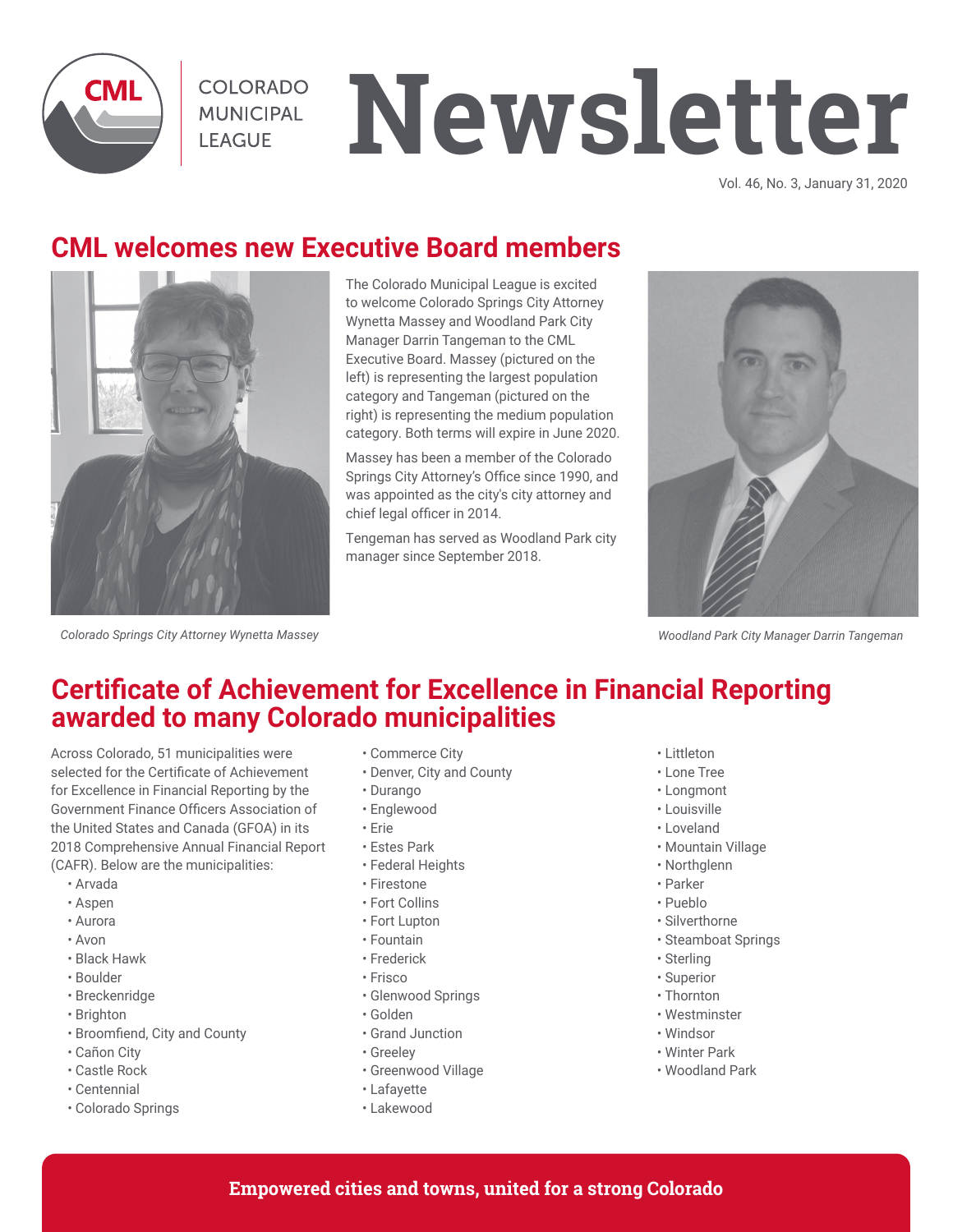## **Get this newsletter by email**

The *CML Newsletter* is available by email three days before it arrives in the mail! Sign up at *bit.ly/CMLNewsletter*.

# **Classified corner**

#### **For Sale**

The Meeker Police Department is offering a **2007 Ford Expedition** to another small agency. For more information and pictures, email Kathy@town.meeker.co.us or call 970-878-5555.

## **Save the date!**

Plan to attend the CML Annual Legislative Workshop on **Feb. 13, 2020**. Municipal officials from across the state will gather to discuss key municipal issues before the 2020 General Assembly, CML's legislative program, and what municipal officials can do to influence the legislative process.

Early-bird registration and discounted pricing closes **Jan. 31, 2020.** Limited discounted lodging of \$162 is available at the Warwick Denver. Call the Warwick and ask to speak to Laverne Rodgers; at 303-861-2000; mention Colorado Municipal League.



Periodical postage paid in Denver, Colorado.

LEAGUE

#### **Designer and editor: Courtney Forehand Circulation/mailing lists: Mark Vanderbrook**

POSTMASTER: Send address change form 3579 to Colorado Municipal League, 1144 Sherman St., Denver, CO 80203-2207; (p) 303-831-6411 / 866-578-0936; (f) 303-860-8175.

Subscription to *CML Newsletter* is offered as a portion of member dues. Cost to nonmembers is \$300 a year.

The *CML Newsletter* is available by email three days before it arrives in the mail! Sign up at *bit.ly/CMLNewsletter.*

## **CML scrapbook: CML Executive Board meeting**



*Heather Stauffer, legislative and policy advocate (back left); Melissa Mata, municipal research analyst; Laurel Witt, associate counsel (back right); Brandy Delange, legislative and policy advocate (standing); Dianne Backhus, executive assistant; Kathi Meyer, board member; and Kevin Bommer, executive director for CML at the board meeting.* 



*Brandy Delange, legislative and policy advocate, presenting during the board meeting.*



*Brandy Delange, legislative and policy advocate, presenting during the board meeting.*

# **Newsletter** | **Receive CML publications by email**

Did you know that CML has several publications available through email subscription?

- *CML Update* periodic emails on important topics requiring urgent action.
- *CML Newsletter* a biweekly publication containing information about CML and its members.
- *Statehouse Report* a weekly (during the legislative session) e-newsletter and video containing a recap of what is happening at the capitol.
- *Oil and Gas Newsletter* A monthly e-newsletter containing updates for municipalities about what is happening in Colorado's oil and gas industry.
- *National Civic League Newsletter* A quarterly publication containing civic information from municipalities throughout the country.

Each of these publications contain valuable information for Colorado municipalities and, other than the newsletter, are available by email only. Sign up today to take advantage of this member benefit! Sign up at *bit.ly/CMLNewsletter.*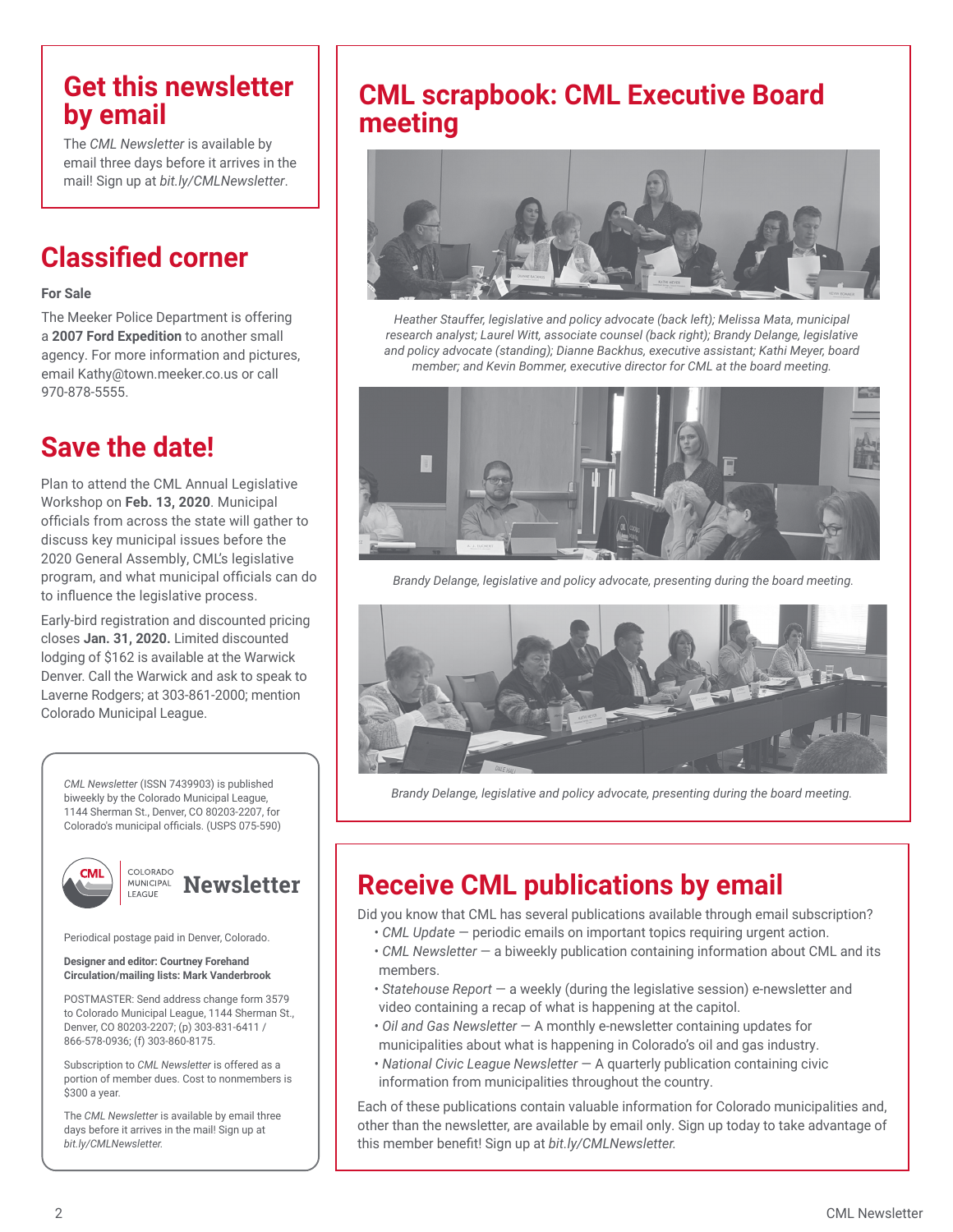## **DOLA receives \$1.4M in Veterans Affairs Supportive Housing vouchers, grants \$4.5M for affordable housing in Colorado**

The U.S. Department of Housing and Urban Development awarded \$1.4 million in Veterans Affairs Supportive Housing (VASH) funding to the Colorado Department of Local Affairs' (DOLA) Division of Housing (DOH) in December 2019 to house homeless veterans.

In January, DOH awarded \$4.25 million to address Colorado's affordable housing needs at the State Housing Board meeting — \$1.75 million for new rental developments and \$2.5 million for homeownership revolving loan assistance programs.

DOH awarded a \$772,000 grant for Maxfield Heights, a 50-unit senior housing development in Rifle, Colorado. Rentals are for people 55 or older making 30%–60% of the Area Median Income (AMI), with 13 units reserved for people with disabilities. The building is within a mile of the Garfield County Public Library, Rifle Senior Center, a grocery store, and other retail.

In addition, DOH awarded Douglas County Housing Partnership funding to support 23

# **Course notebook**

### **Great Outdoors Colorado 2020 strategic plan listening tour**

Great Outdoors Colorado (GOCO) is in the process of building a new strategic plan for the next five or more years, carrying the organization from **July 2020** forward. Created by voters in 1992, GOCO has committed more than \$1.2 billion in Colorado Lottery proceeds to more than 5,200 conservation and recreation projects in all 64 counties. GOCO's independent board awards competitive grants to local governments and land trusts and makes investments through Colorado Parks and Wildlife.

Staff and board members are traveling to 13 communities across Colorado to solicit input on a draft strategic direction, and you are invited to weigh in. The team will share thoughts related to equitable access to the outdoors, resource conservation, stewardship, youth connections to the outdoors, and more.

To view the full schedule of open house events on the GOCO blog, and to RSVP for your local event, visit *bit.ly/2GiGvhM*. You will also find info about an interactive webinar on **March 3,** from 2 p.m. to 3 p.m. For more information, email info@goco.org.

Down Payment Assistance (DPA) loans, and Chaffee County funding for their DPA program to assist six households below 80% of the AMI in becoming first-time homebuyers.

DOH awarded a \$975K loan to The Overland Property Group for a 114-unit, six-building property called The Reserves at Green Valley Ranch for renters making 30%–80% of the AMI. The project will include a community garden and fitness center and resides near trails and public transportation.

As part of the expansion of the DOH DPA program that serves households making up to 100% of AMI in rural areas, DOH awarded funds to Summit County for 15 households. Additional awards were made to the San Luis Valley Housing Coalition (SLVHC) for six families across Alamosa, Costilla, Conejos, Mineral, Rio Grande, and Saguache counties; and La Plata County for 22 families across Archuleta, Dolores, La Plata, and Montezuma counties.

Two new agencies received funds to serve new homebuyers. Gunnison Valley Regional Housing Authority (GVRHA) was awarded funds to serve 10 families, and the Northern Colorado Down Payment Assistance (NoCo DPA) Fund was awarded \$1.4 million for a DPA loan program to serve 50 families across Larimer and Weld Counties.

"We are honored to continue our work helping homeless veterans in Colorado with the additional federal funding received from HUD," stated DOLA Executive Director Rick Garcia. "In addition to the state funding being awarded to address affordable housing needs across Colorado, we will continue our efforts to provide sustainable, affordable and safe housing for all Coloradans."

The State Housing Board and DOLA's DOH continue to support the creation of affordable housing that is accessible, safe and secure for all Coloradoans. For complete information on Housing Board grant approvals, visit *bit. ly/2NUng2o.*

## **Colorado SIPA user conference**

SIPA encourages you to keep a look out for our next big event: the SIPA user conference 2020. This is our 10<sup>th</sup> annual user conference and micro-grant ceremony.

### **Strategies for elections and ballot measures webinar**

Join this lunch-and-learn webinar on **Feb. 18,** to glean some tips and considerations to remember while working on a ballot measure or building a coalition for campaigning. To register for the webinar, visit *bit.ly/2RjhU2H*.

#### **In The Game annual conference early-bird registration and hotel block**

Early-bird registration for Downtown Colorado, Inc.'s **April 14–17,** In The Game conference is now open until **Jan. 31**. Join us in harnessing national, state, and local resources to expand the way downtown champions think and provide real problem-solving opportunities. To register for the conference, visit *bit.ly/30OAhzv.*  To reserve your hotel room, visit *bit.ly/38yl48p.*

## **How to create a child-friendly city map**

In 2019, Growing Up Boulder (GUB), Boulder's child- and youth-friendly city initiative based out of the University of Colorado's Community Engagement, Design and Research (CEDaR) Center, created the United States' first printed, child-friendly city map. GUB also created a digital version of the child-friendly city map, and under GUB's supervision, a team of graduate students created a digital teen-friendly city map. These free, bilingual (the printed version) maps have reached more than 15,000 families, and they were co-created with local children and families. Learn how your community can create one of these maps as a tool for social justice, active living, empowerment, and joy on **Feb. 4,** from 9 a.m. to 10:30 a.m. To view the map, visit *bit.ly/2TPi7MN*. To register for the webinar, visit *bit.ly/38CqFuo*.

The fee is \$50, and it supports GUB's efforts to share what we have learned with others. If the fee is a barrier for anyone, scholarships are available. For more information, email mara.mintzer@colorado.edu.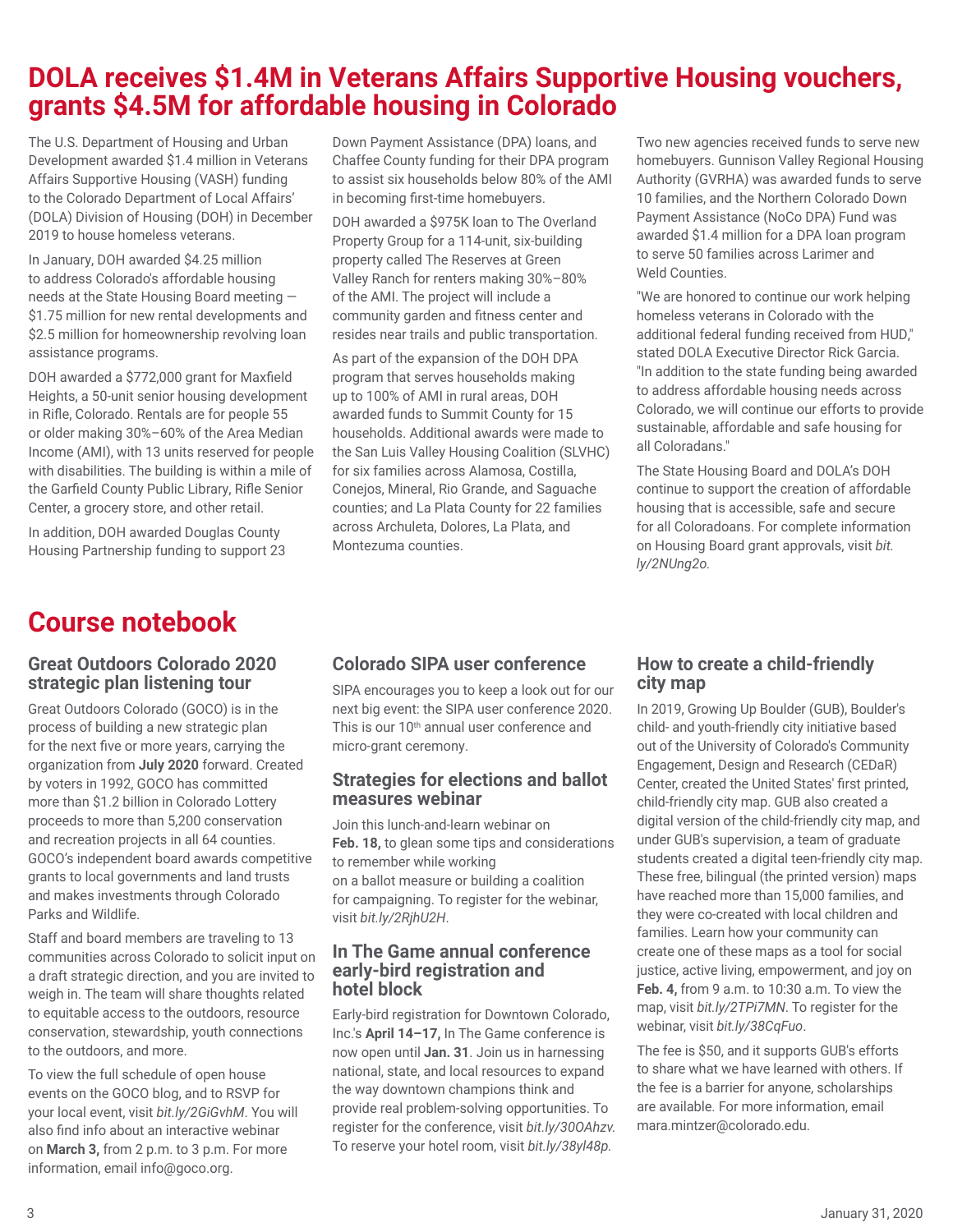# **Attention clerks holding spring elections**

If your municipality is conducting a spring election, please complete CML's election survey at *bit.ly/3azlihn* by **March 6**. Clerks are asked to submit both the survey and a copy of your ballot to CML.

Also, please make a note to send us the unofficial results as soon as they are available on election night.

For more than 25 years, CML has collected critical ballot and related financial data through this survey. It is important that CML has a copy of your ballot to provide accurate information for its election tables and for media inquiries.

If you need a copy of the survey or have questions, contact CML Municipal Research Analyst Melissa Mata at mmata@cml.org, 303-831-6411, or toll-free at 866-578-0936.

## **How the right education benefits help governments develop their workforce**

*By Herb Miller, Working Scholars Program* As of November 2019, the unemployment rate for Colorado was down to 2.6%. This has made it increasingly difficult to fill open positions, making it more important than ever to be able to recruit employees who will stay and who could eventually be promoted. This is particularly true for local governments that are competing with private companies for candidates.

How do governments make themselves look attractive to candidates so they have just as good a chance of recruiting and retaining top talent as any other company? The answer to this is a benefit that many employers may already be offering, but just not in the right way — education benefits.

## **The impact of education benefits**

One of the best ways a local government can attract candidates and show their workforce that they matter is by investing in their futures and specifically in their education. Think about the message doing so sends to employees. It says that an employer knows the employee has the potential and could learn the skills to advance their career.

According to a 2015 Glassdoor article, 18% of surveyed employees said they valued tuition reimbursement benefits more than getting an increase in pay while 19% valued employee development programs more.

While these benefits can engage and motivate employees, they can also lead to raises and promotions, which can in turn help with retention and even recruitment. Employees will stay longer if they can see they truly do have a future that includes new challenges and positions. And candidates will be attracted to a government that is investing in its employees and where they can see a lot of possibilities.

## **Creating the right education benefit**

While many organizations think that a traditional tuition reimbursement/assistance program is all that's needed to meet the needs of their employees, it unfortunately isn't enough. According to Lumina Foundation, "on average, only 2–5% of eligible employees use tuition assistance programs." This is, in part, because traditional programs just do not work for employees.

One of the biggest flaws of these programs is that cost still remains a barrier since employees are required to use their own money up front. For some employees, the cost is just too much to pay, even if they will get reimbursed later on.

Another potential issue is that the traditional education programs that may qualify for reimbursement do not offer the flexibility that government workers need. The bottom line is it's too hard for employees to fit going to campus-based classes into a schedule that is already busy with work and family. According to LinkedIn Learning, 58% of employees prefer self-paced learning.

Measuring the return on investment of these traditional programs can also be challenging for leadership teams. When employers are investing in a benefit, it is important to be able to measure the success of the program and that the program is improving their employees' skills.

Check out the February edition of *Colorado Municipalities* for more information on employment, gleaned from the 2019 State of our Cities and Towns survey.

## **Brod retires from Colorado Water Resources and Power Development Authority**

Colorado Water Resources and Power Development Authority (Authority) Executive Director Mike Brod has announced he will be retiring in the early part of 2020. Brod will have completed 26 years at the Authority, the past 10 as executive director. He is recognized as one of Colorado's leading water financing experts and has brokered over \$2 billion in water and wastewater projects and loans over his tenure. Brod has been

intimately involved in developing effective water policy for the state of Colorado, including the state's water plan.

At the June 7, 2019, meeting, the board named Authority Finance Director Keith McLaughlin as Brod's successor. CML Executive Director Kevin Bommer said, "The League has had a strong partnership with the Authority for many years, and Brod leaves big shoes to fill. Keith McLaughlin is the right

man for the job, and all of us at CML wish him the best."

Brod's last day at the Authority will be **Jan. 31**, and he will focus on raising his daughter, volunteering at Saint Jude Catholic Church, charity work with the Knights of Columbus, planning his next move to the warm waters and beautiful beaches of Corpus Christi, Texas, and increasing his aquatic life research (fishing).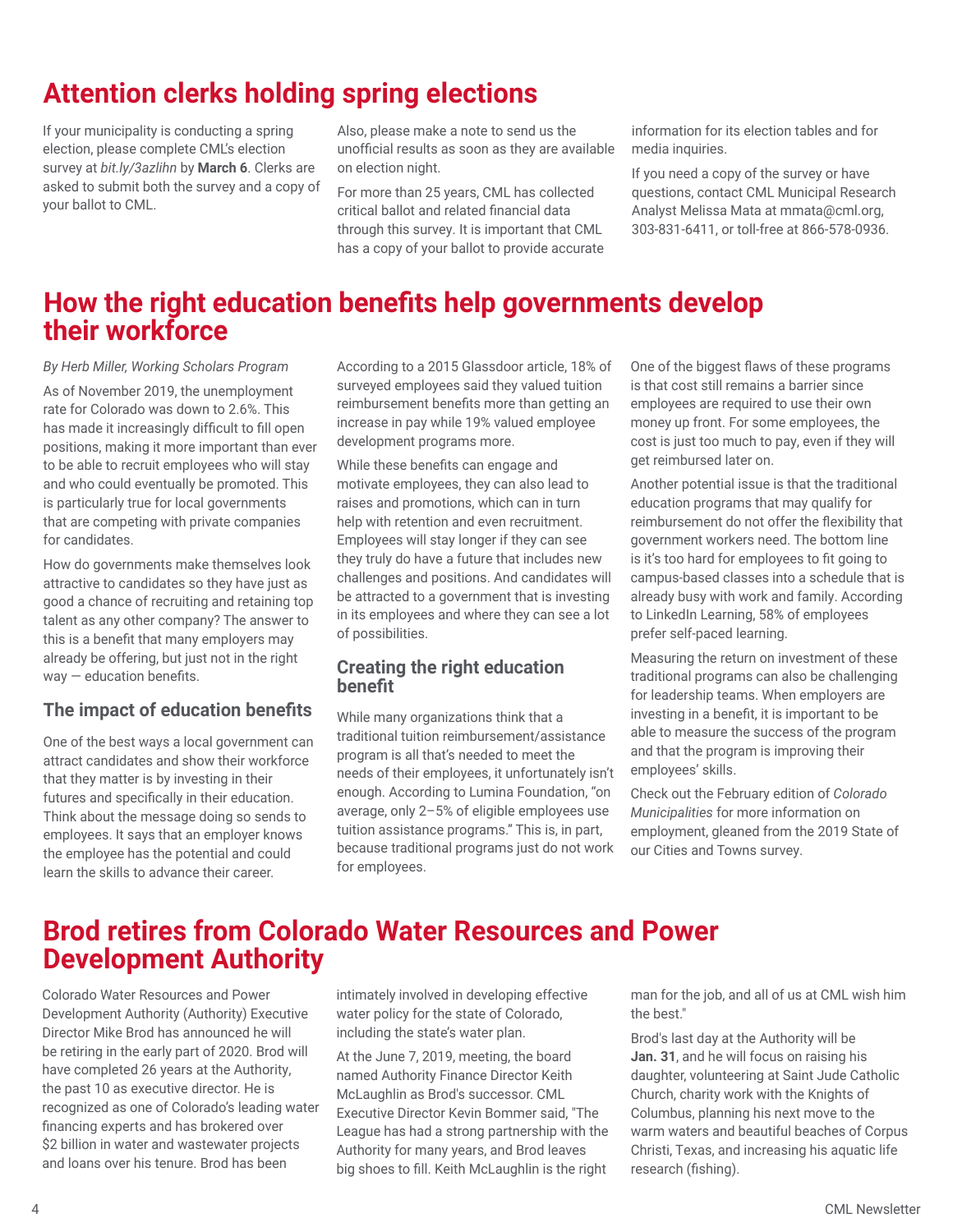

## **Member news**

### **New Associate Members**

#### **CenturyLink**

Tim Kunkleman, director regulatory and government affairs 931 14th St., 12th Floor Denver, CO 80202 303-960-7690 timothy.kunkleman@centurylink.com *www.centurylink.com*

As a technology leader, CenturyLink is working with communities throughout Colorado to bring fiber gigabit internet service directly to tens of thousands of homes and businesses.

CenturyLink fiber powers homes, businesses, education, health care, and helps create a seamless digital experience, providing the capacity customers need now, and into the future.

#### **ProCode Inc.**

Jonathan Gesick, owner/operatorr 39 S. Parish Ave. #220 Johnstown, CO 80534 970-305-3161 jgesick@procodeinc.net *www.procodeinc.net*

ProCode Inc. is dedicated to helping towns and cities in Colorado thrive! Its services include full building and planning support and also individual items like plan reviews and inspections. ProCode Inc. also has a great, affordable software that will allow transparent, strategic processing and communication with your builders, citizens and staff. Contact ProCode Inc. today if you are ready to relieve your staff and continue your success.

#### **GMS Inc., Consulting Engineers**

Jason Meyer, principal 611 N. Weber St., Ste. 300 Colorado Springs, CO 80903 719-475-2938 jmeyer@gmsengr.com *www.gmsengr.com*

For 37 years, GMS Inc., Consulting Engineers has been providing engineering, planning, surveying, and construction administration to its clients throughout Colorado. GMS Inc. focuses solely on water, wastewater, storm water, drainage, and roadway infrastructure for towns, cities, counties, special districts, and nonprofit associations. In most cases, we are the "engineer-of-record" for the entities that we represent. GMS Inc.'s office is located in Colorado Springs at the foot of Pikes Peak.